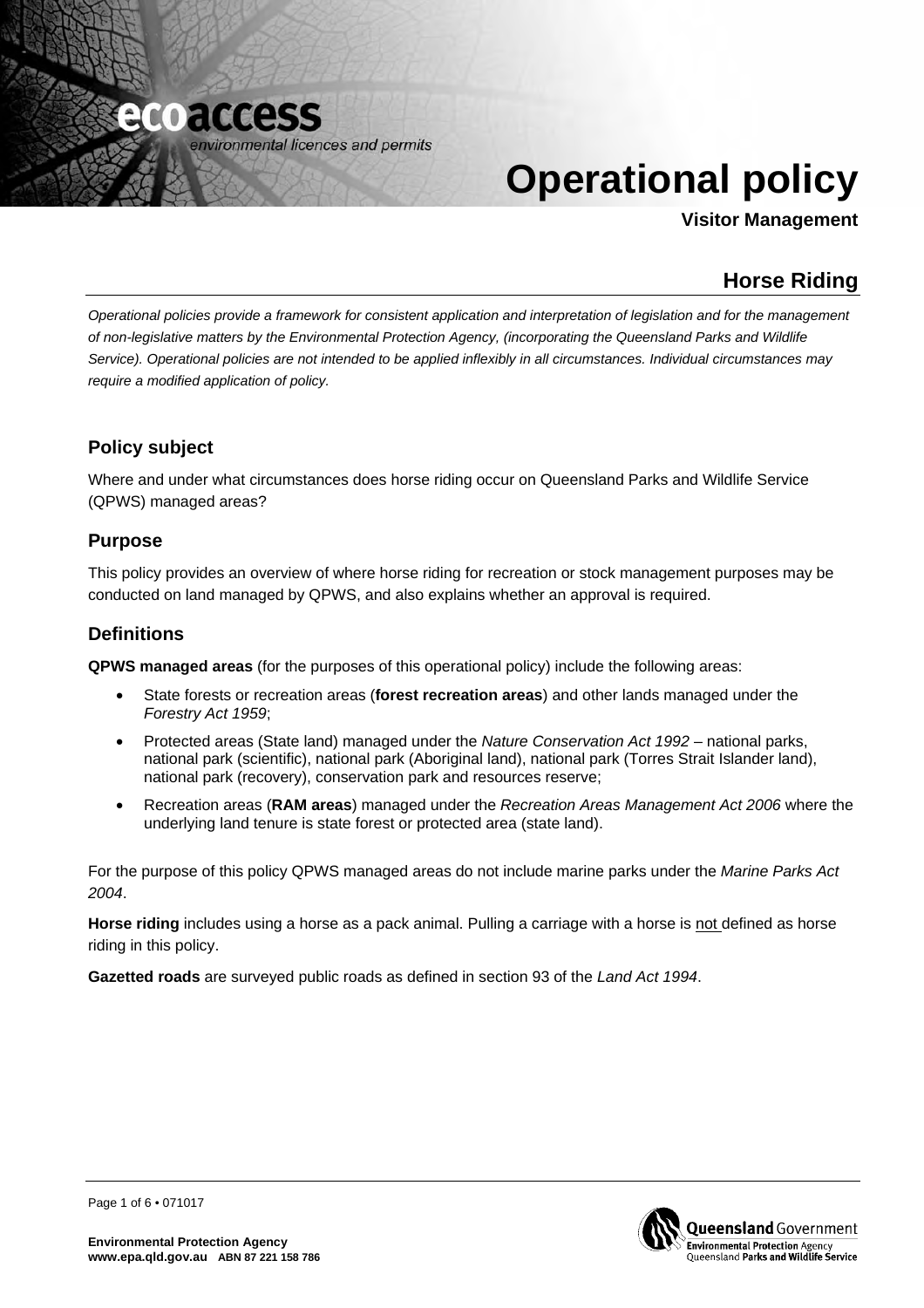

# **Background**

The following legislative provisions are relevant to the presence of horses on QPWS managed areas.

#### **Protected areas**

Section 124 of the Nature Conservation (Protected Areas Management) Regulation 2006 (NC(PAM)R) states that a person must not take a live animal into a protected area or have a live animal under the person's control in a protected area; however, secions 124(2)a and 124(2)f specify that this does not apply to an animal brought into a protected area:

- under a stock grazing permit or travelling stock permit; or
- for use in mustering stock under a stock mustering permit; or
- with the chief executive's written approval; or
- if horse riding is permitted in a conservation park or resources reserve under a regulatory notice to a horse brought into the conservation park or resources reserve for horse riding activities.

#### **RAM areas**

Section 121 of the *Recreation Areas Management Act 2006* states that a person must not take a live animal into a RAM area, or keep a live animal in a RAM area other than in accordance with the chief executive's written approval or a corresponding authority.

#### **Forest areas**

Under the *Forestry Act 1959* section 73 (1)(e), a permit to traverse is required to ride horses in state forests, timber reserves or forest reserves\* (excluding forest recreation areas i.e. feature protection areas, state forest parks or forest drives).

Note: Forest reserves are an interim tenure under the *Nature Conservation Act 1992* (NCA) to assist in the process of transferring areas of state forest to protected area tenure. They are managed under the *Forestry Act 1959* until transfer to another tenure is completed.

Under regulations 4 and 5 of the Forestry Regulation 1998, horses can only enter forest recreation areas where regulatory notices indicate horses are allowed. Horses must be under control at all times and not cause annoyance to others.

#### **Recreational horse riding**

QPWS recognises three main styles of recreational horse riding:

- leisurely riding at slow speeds with goals related to looking, learning, exploring, peace and quiet and where the natural setting is critical for personal enjoyment:
- active or focused riding at higher speeds with goals related to personal skill, fitness, challenge and riding prowess, where the natural setting is a relatively minor component of the overall experience; and
- competitive events such as endurance rides where goals relate to speed, accuracy and route difficulty and where the natural setting is largely incidental to the activity.

QPWS accepts that both the ecological and social impacts of horse riding are affected by the style of riding, the size of the groups that use a site or trail, and the total number of horses that use a site or trail.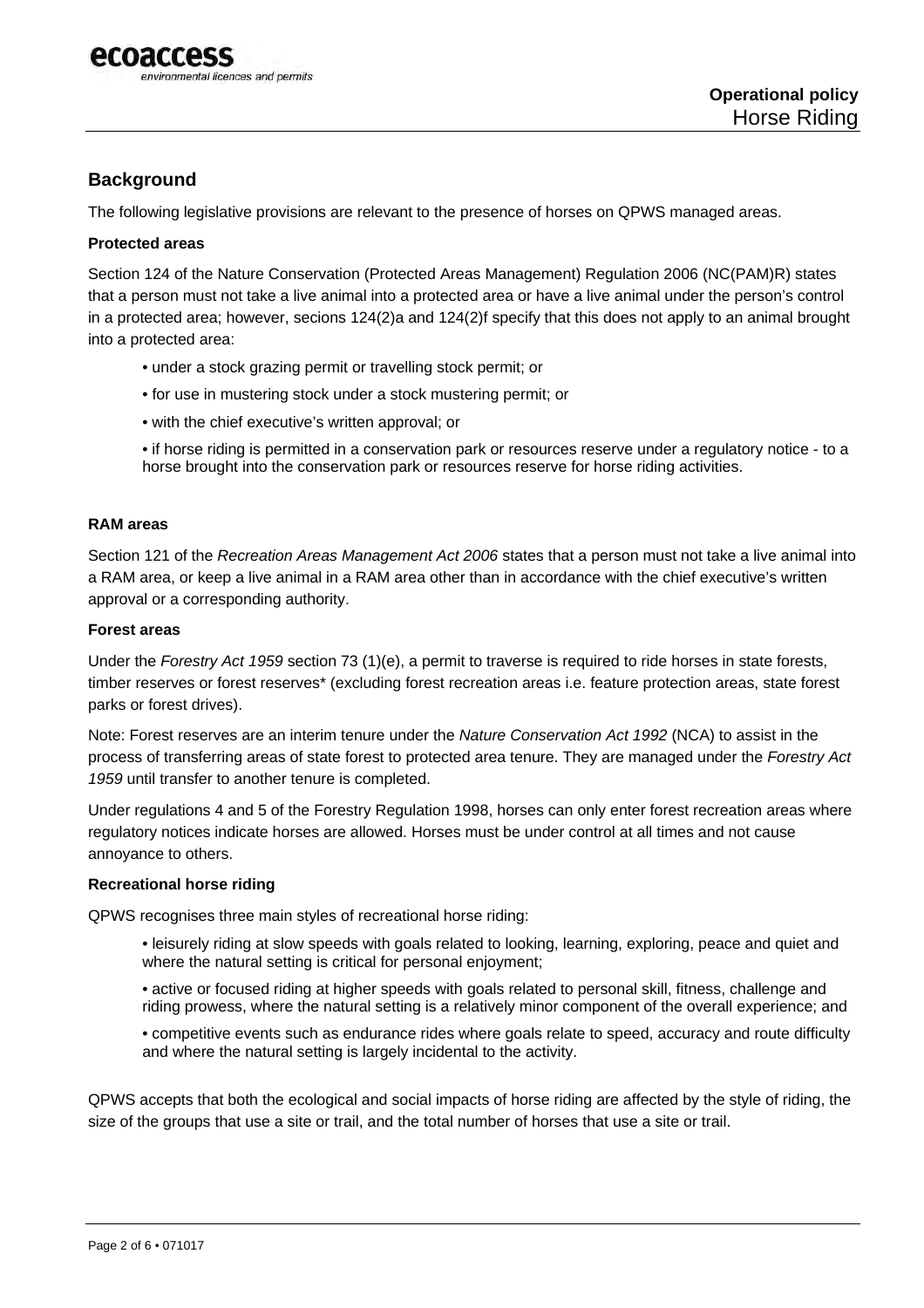

## **Policy statement**

#### **Recreational horse riding**

Recreational horse riding may be permitted:

1) on gazetted roads and stock routes that pass through QPWS managed lands;

2) on specified trails in conservation parks, resource reserves and forest recreation areas where horse riding has been allowed by regulatory notice;

3) on specified trails in state forests, timber reserves and forest reserves under a permit to traverse; and

4) on designated parts of the Bicentennial National Trail (BNT) in protected areas with the approval of the Chief Executive of the Environmental Protection Agency.

Horse riding is not permitted in RAM areas where it is inconsistent with the underlying tenure, and may only be permitted on other tenures in accordance with an approved management plan.

The appropriate style of riding, maximum group size and conditions of access to a site will be determined after considering:

- the tenure of the land;
- public safety (for both riders and other users);
- ecological sustainability;
- whether the activity is nature based;
- the appropriateness of the activity in the setting;
- the compatibility of the activity with other activities on the site;
- the effort required to manage the activity relative to the demand for the activity; and
- the sustainable visitation capacity for the area or trail.

In some areas, QPWS may exclude horse riding either temporarily or permanently.

#### **Horse riding for stock management purposes**

Horses are allowed on QPWS managed areas for stock management purposes when their use is approved as a condition of a lease or permit for stock grazing (under Nature Conservation (Protected Areas Management) Regulation 2006 (NC(PAM)R), section 89 and section 35 of the *Forestry Act 1959*;) or stock mustering (NC(PAM)R; section 91 and *Forestry Act 1959* section 72).

Landholders adjoining a QPWS managed area may also be allowed to use horses if taking part in a general muster under the NC(PAM)R, section 145 or *Forestry Act 1959*, section 72.

#### **Approval mechanisms - recreational horse riding**

Authority to ride a horse on QPWS managed lands will generally be conveyed by a permit or regulatory notice appropriate to the tenure, as detailed in the following sections. Authorities or permits to horse ride do not convey exclusive use of an area or trail unless specifically stated.

A group activity permit or a commercial activity permit may also be required; see the 'Other matters to consider' section below.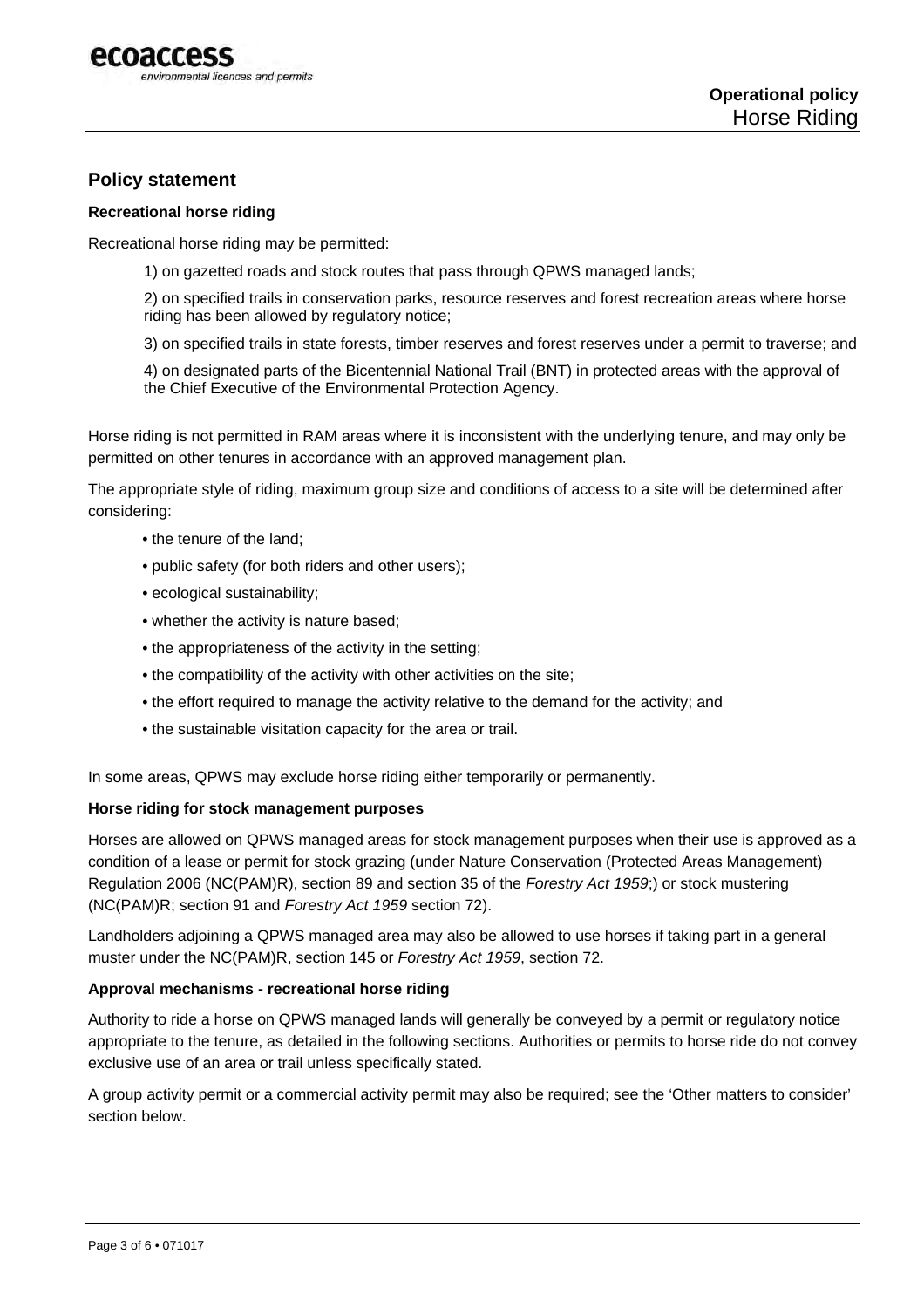

# **Specific provisions**

#### **Gazetted roads and stock routes**

Horse riding is allowed on gazetted roads and stock routes passing through a QPWS managed area. These roads and stock routes are not part of the QPWS managed area. QPWS permits and other authorities do not apply.

As there is sometimes variation between the surveyed and physical road alignments, QPWS will clearly mark the appropriate route for horse riders to follow. Horse riders are responsible for riding in accordance with signage and must stay on the marked track, including for rest stops, campsites and water supply, as horses are not permitted to leave the gazetted road or stock route and enter a QPWS managed area unless the appropriate permit or other authority is obtained.

It should be noted that not all formed roads are gazetted. If a road through a QPWS managed area is not gazetted, the normal authorities and approvals outlined in this policy are required.

#### **Conservation parks, forest recreation areas and resource reserves**

Regulatory notices and signage will indicate where and how horse riding is allowed in conservation parks, resources reserves, and forest recreation areas. A permit is not required for these areas; however, riders must comply with the regulatory notice and ride only on designated trails. Notices may specify the times of entry, style (e.g. speed) and group sizes that apply.

#### **State forests, forest reserves and timber reserves**

A permit to traverse is required for horse riding in state forests, forest reserves and timber reserves. An applicant should obtain a permit application form from their local QPWS office.

Permits will specify the area to be traversed, the period over which the permit is valid and may specify conditions such as:

- the specific tracks or types of tracks available for horse riding;
- areas, tracks or activities to be avoided in the interests of safety;
- the obligations of horse riders to other users or stakeholders;
- requirements for horse riders to protect the area (for example, minimize the spread of weeds or pathogens, and minimize damage to tracks, water courses or assets);
- the maximum group size appropriate to the area;
- the appropriate style (e.g. speed) of use of the area; and
- appropriate times of entry to the area.

#### **Bicentennial National Trail**

Where the Bicentennial National Trail (BNT) passes through a protected area, a permit allowing a horse to enter the area may be required. A written application seeking approval for horse access to a protected area along the route of the BNT should be sent to QPWS at least 30 days in advance. The applicant should provide his or her name and contact address, state the number of horses requiring access, and specify the route to be followed, the protected area to be crossed, and the start and finish dates for the trip.

If the application is approved, the approval will include conditions that state:

specific tracks or types of tracks available for horse riding;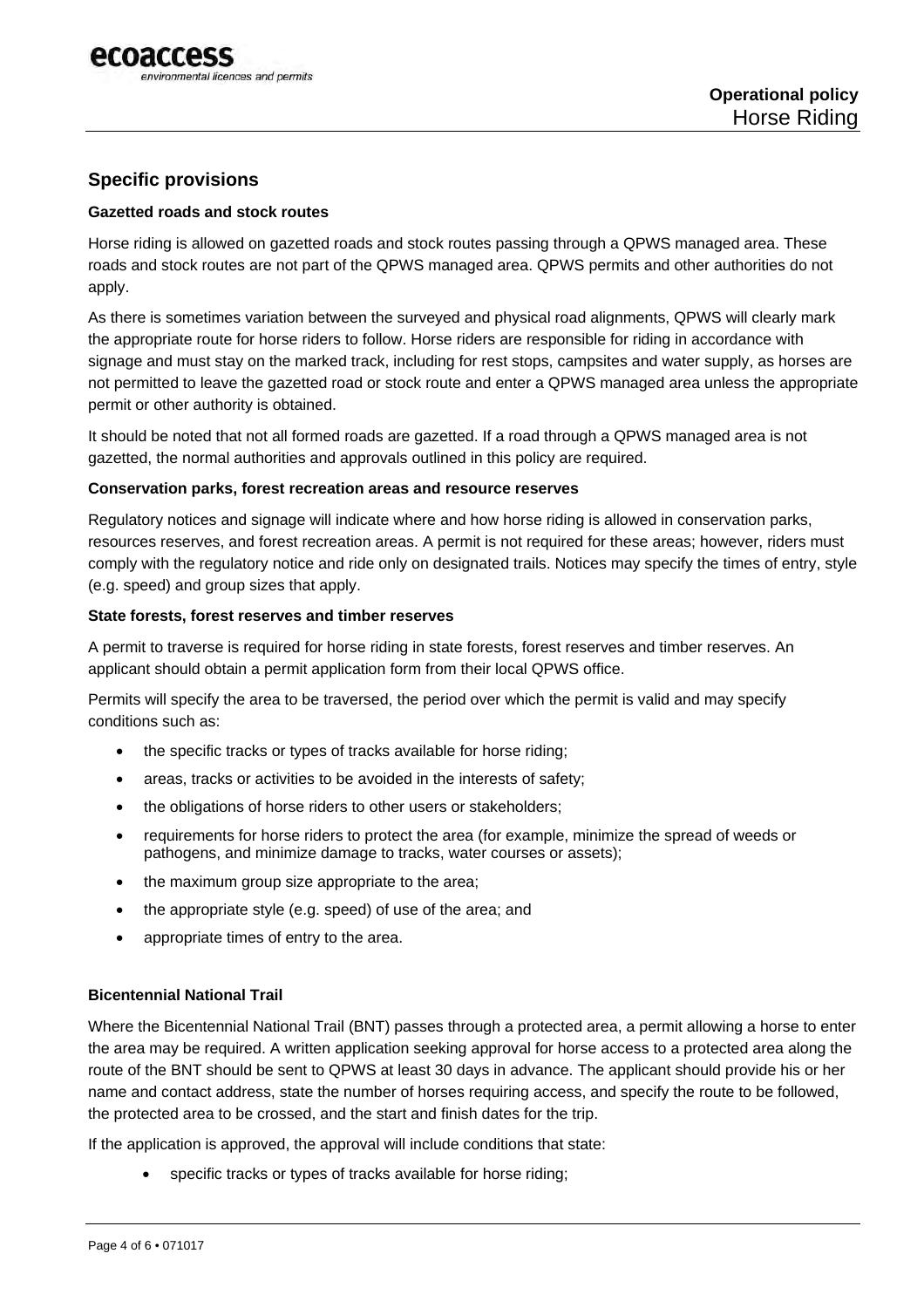

- obligations of horse riders to other users or stakeholders;
- requirements for horse riders to protect the area (for example, minimise the disbursement of weeds or pathogens, and minimise damage to tracks, water courses or built assets);
- maximum group size appropriate to the area;
- appropriate style (e.g. speed) of use of the area; and
- appropriate times of entry to the area.

#### **Approval Mechanisms - Horse riding for stock management purposes**

An applicant for a stock grazing or stock mustering permit wishing to take horses into a protected area must identify that they are a lessee, permittee or neighbour and their need for a permit in their application. Stock grazing permits have a maximum duration of 10 years and stock mustering permits have a maximum duration of 60 days *(*Nature Conservation (Administration) Regulation 2006, section 19).

Approval to use horses must be written as a condition of the relevant permit.

The Nature Conservation (Administration) Regulation 2006 specifies that horses must be restrained when not being used to muster stock.

#### **Other matters to consider**

#### **Camping**

Overnight camping may be permitted where the distance across the QPWS managed area would take longer than one day to travel. Camping at designated camping sites where horse management facilities are provided is preferred and camping permits are required. In forest recreation areas, horses cannot stay overnight unless in an area so designated by a regulatory notice.

When overnight camping away from designated camping areas is necessary, the following additional conditions will also apply:

- the maximum camping length of stay at any location may be shortened to reduce impacts,
- horses must be tethered at least 50 metres from any watercourse; and
- tethering points or picket lines are permitted providing regular relocation prevents concentrated ground and vegetation damage and the lines and leads do not damage natural anchor points (e.g. trees and rocks).

The erection of yards will not be permitted.

#### **Management planning**

If a national park is being declared over part of the Bicentennial National Trail, QPWS will negotiate access to and use of the BNT with the Natural Resources and Water, the lead government agency, and relevant recreational stakeholders.

The BNT route, gazetted roads and stock routes will be shown on maps in management plans.

Management plans for state forests, forest reserves, timber reserves, conservation parks and resources reserves will specify where horse riding is permitted and any access conditions. Community input will be considered by QPWS and trustees in the preparation of management plans.